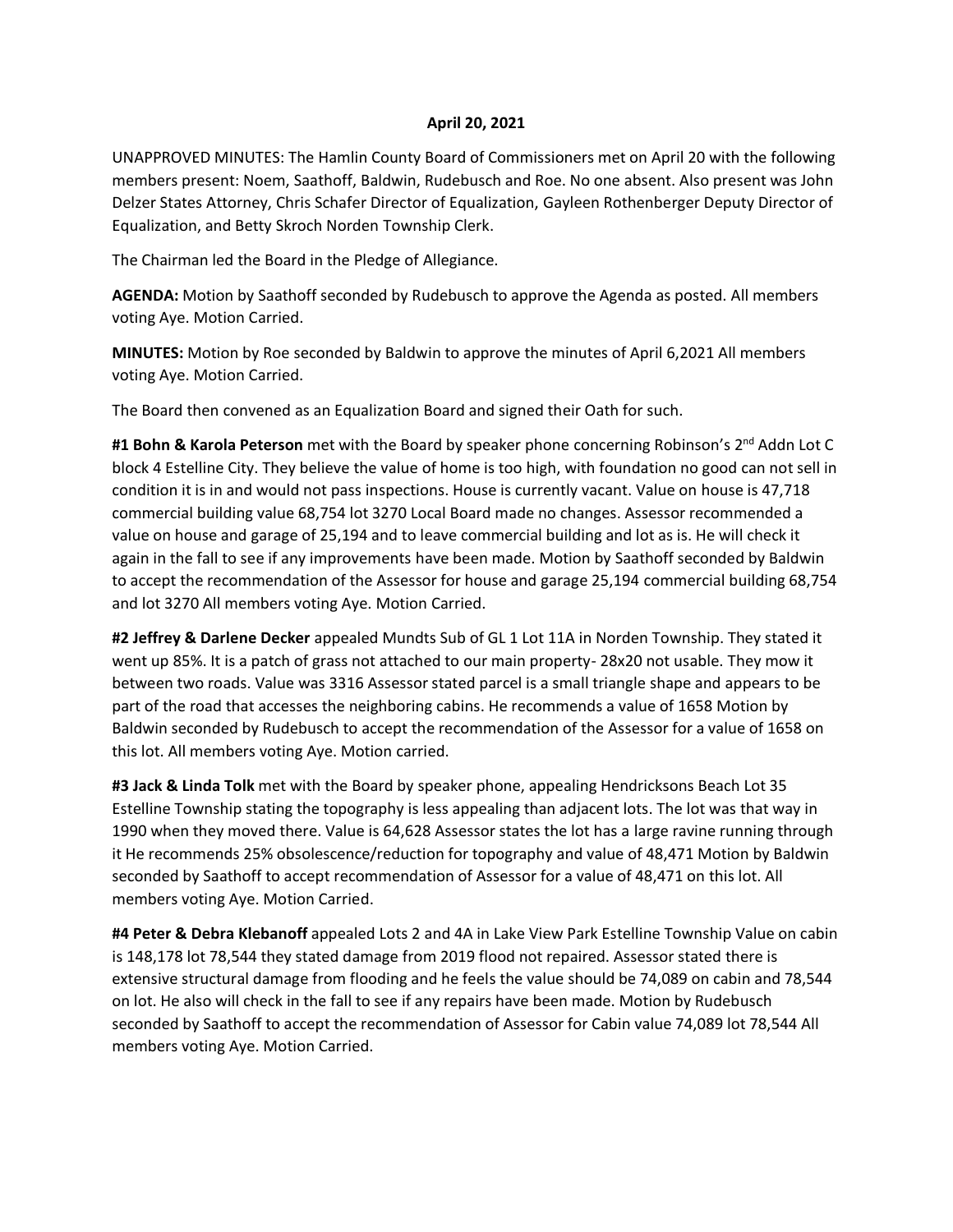**#5 Scott & Rebecca Hofer** met with the Board by speaker phone concerning Lot 5 in Olsens Sub in Norden Township. Value on house 288,046 lot 223,632 they stated assessed value exceeds the recent purchase price. Despite inspection they have identified approximately \$20,000 in repairs needed for electrical, ventilation, mold and rodent infestation. Assessor stated he had inspected such and because of the electrical and mold situation he would recommend 176,368 for house and 223,632 for lot. Motion by Roe seconded by Baldwin to accept the Assessors recommendation of 176,368 for house and 223,632 for lot. All members voting Aye. Motion Carried.

**#6 Dorothy Ishol** met with the Board by speaker phone concerning Lots 25 and 26 in Forrest Gottschalks in Estelline Township. She stated there is no access or beach. Water level is high. We have to go to neighbors if we wish to get down to water level. Cabin was built in 1961 and sits on a slab , no furnace, wall damage where water has leaked in. Value on cabin is 114,510 lot 207,462 Assessor stated he had inspected the property and feels the cabin has a lot of maintenance to be done with water damage on north side. He recommends cabin value 83,280 lot 207,462 Motion by Rudebusch seconded by Saathoff to accept the recommendation of the Assessor for cabin 83,280 lot 207,462 All members voting Aye. Motion Carried.

**#7 Renita Elverud** met with the Board by speaker phone concerning Lot 1B and N 25' of Lot 1C in Mykelmyres Subd Sunrise Shores in Norden Township. Value on cabin is 163,096 one lot 70,792 other lot 47,206 The Sanitary District has a lift station, water lines and electrical transformer for multiple residences located on back lot, which limits usage of property and affects resale. There is water in the crawl space and smell from lift station. Assessor inspected property. He also stated with what is on the back lot it limits its use. The cabin is also a duplex which there are no other duplexes on the lake to compare to. Square foot value was found to be higher than other residential homes. He recommends a value of 130,477 on house one lot 49,554 and other lot 33,044 Motion by Rudebusch seconded by Saathoff to accept the recommendation of the Assessor of house 130,477 one lot 49,554 second lot 33,044 All members voting Aye. Motion Carried.

**#8 Ryon & Sharon Smeenk** met with the Board by speaker phone concerning Lot 1A and Southerly 37.5' of Lot C Mykelmyres Subd Sunrise Shores Norden Township. Back lot has utilities of Sanitary District on it and limits any use of such. Value on house 201,803 lot 67,706 Assessor inspected both sides of the duplex so valuation on duplex needs to be equalized with neighboring duplex. Removed owner occupied status since they already have it in Lincoln County. Assessor recommended house at 130,477 lot 47,394 Motion by Baldwin seconded by Roe to accept the recommendation of the Assessor for house 130,477 lot 47,394 All members voting Aye. Motion Carried.

**#8 Troy & Deborah Johnson** met with Board by speaker phone concerning Lots 37 and 37A Nelsons Beach Estelline Township. House value is 215,724 lot 288,398 He bought such in 2018 for 350,000 He feels the front footage is wrong. Assessor inspected property. He corrected front footage from 125' to 105' due to triangle shaped lot. He added value for forced air conditioning and new floors which were not on assessment. He recommends value of 239,125 for house and 204,064 for lot. Motion by Rudebusch seconded by Saathoff to accept the recommendation of the Assessor for cabin and garage of 239,1265 and lot 204,064 All members voting Aye. Motion Carried.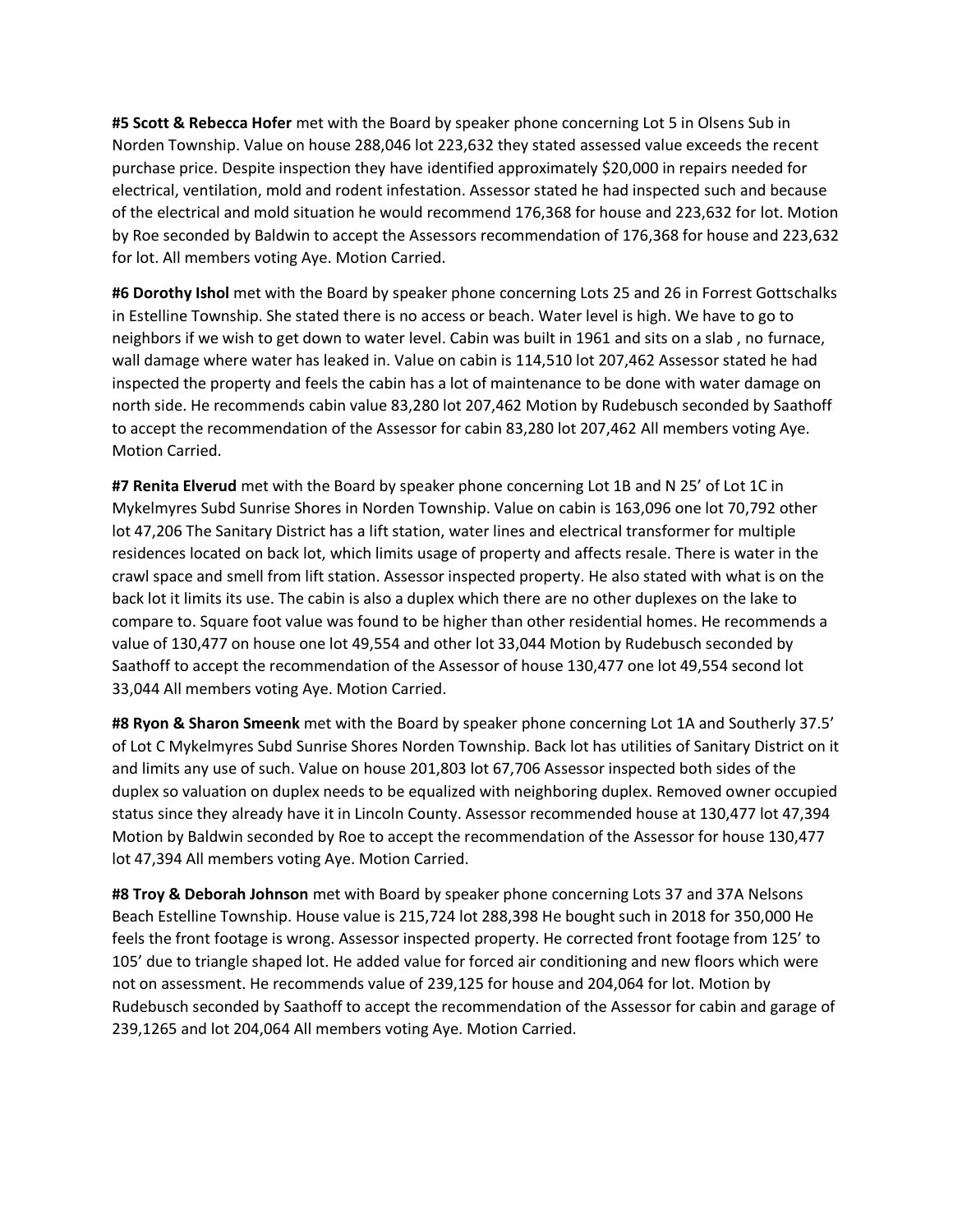**ADJUSTMENTS OR CORRECTIONS:** Motion by Rudebusch seconded by Roe to change the value from 227,087 to 212,087 for John & Jana Seppanen on the N 363' of the S 1095' of E 742' of SE Quarter in Cleveland Township as a value of 15,000 was added to assessment for garage addition that was not started yet. All members voting aye. Motion Carried.

**ADJUSTMENT**: a split of 20 acres from one property to a correct one .Change value of Robert & Dorothy Falk Florence Township S 597.3' of E 1201.2' of NE Quarter value 35,078 correction to value of 70,503 Motion by Rudebusch seconded by Baldwin to make the necessary adjustment. All members voting Aye. Motion Carried.

**ADJUSTMENT:** Correction of split 20 acres for Jon & Tiffany Barthel Portion of SE Quarter lying east of Big Sioux River less N 650' there of Florence Township value 160,376 should be 125,298 after correction. Motion by Roe seconded by Saathoff to make the correction. All members voting Aye. Motion Carried.

**ADJUSTMENT:** Sara Schlotterbeck in Florence Township mobile home on leased site NE Quarter value 30,048 removed mobile home value 0 Motion by Baldwin seconded by Saathoff to make this correction. All members voting Aye. Motion Carried.

**ADJUSTMENT:** John & Nanci Dragt Norden Township Park Drive Inn Building on Leased Site SE Quarter flood reduction from 2020 was not removed for 2021 Owner stated valuation should be back to prior value . Value was 4927 should be 24,635 Motion by Roe seconded by Rudebusch to make this correction. All members voting Aye. Motion Carried.

**ADJUSTMENT:** Boyd Jacobson Lot 13A Nessans Beach Norden Township cabin is still gutted from prior flood and being repaired. Value was 129,262 should be 86,303 Motion by Baldwin seconded by Rudebusch to make this correction. All members voting Aye. Motion Carried.

ADJUSTMENT: Riverview Breitenfelds 2<sup>nd</sup> Addn Lot 1 in Bryant City Need to apply City Discretionary on new house for 2021 Value was 195,025 should be 39,005 Motion by Rudebusch seconded by Baldwin to make this correction. All members voting Aye. Motion Carried.

**ADJUSTMENT:** Darin & Darcy Williamson OL in 17-113-55 in Bryant City New attached garage will get City Discretionary Currently assessed at 60% complete. Value was 119,351 should be 109,550 Motion by Rudebusch seconded by Saathoff to make this correction. All members voting Aye. Motion Carried.

**ADJUSTMENT:** Jory & Hillary Rosenlund on OL in 18-113-55 : E 150' of the S 230' of OL 2 in SE in Bryant City Need to apply City Discretionary on new house. Value was 408,172 should be 76,904 Lot stays at 6937 Motion by Roe seconded by Baldwin to make this correction.

**ADJUSTMENT:** Jacob & Ardyce Sprang Lots 5 and 6 Block 4 Wilsons First Addition Hayti Town mobile home moved to Mobile home on leased site to Todd & Chantel Sprang Hayti Town value of 12,908 moved to new leased lot. Motion by Baldwin seconded by Saathoff to make this correction. All members voting Aye. Motion Carried.

**OWNER OCCUPIED ADDITIONS:** Motion by Roe seconded by Saathoff to approve three owner occupied additions received after March 1 All members voting Aye. Motion Carried.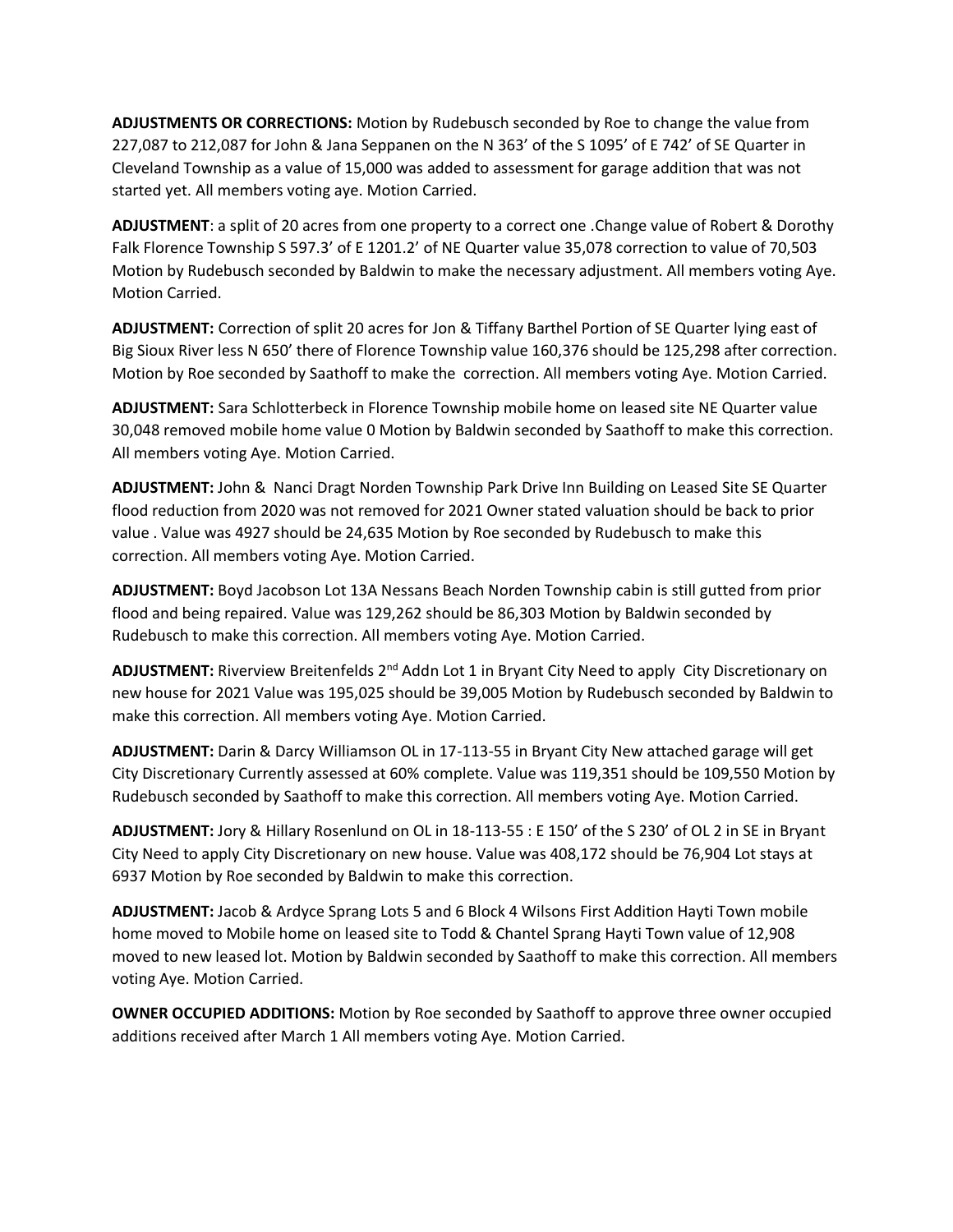**OWNER OCCUPIED DENIALS:** Motion by Baldwin seconded by Rudebusch to deny seven applications for owner occupied as did not meet specifications for owner occupied. All members voting Aye. Motion Carried.

**RENEWABLE ENERGY:** Motion by Rudebusch seconded by Saathoff to approve two applications for renewable energy resource. All members voting Aye. Motion Carried.

**EXEMPT PROPERTIES:** Motion by Baldwin seconded by Saathoff to approve 65 properties as being exempt properties. All of these had been published in the newspaper. All members voting Aye. Motion Carried.

**DISABLED VET EXEMPTION:** Motion by Rudebusch seconded by Roe to approve 12 applicants for disabled vet exemption home ownership. All members voting Aye. Motion Carried.

**ELDERLY FREEZE APPLICANTS:** Motion by Roe seconded by Rudebusch to approve 44 applicants that qualify for elderly freeze on home valuation. All members voting Aye. Motion Carried.

The Board then adjourned as an Equalization Board and met as a Commissioners Board.

**PLAT:** Motion by Saathoff seconded by Baldwin to approve the following plat of Ching Second Addition Located in the North Half of Section 25, Township 114 North, Range 51 West of the 5<sup>th</sup> PM All members voting Aye. Motion Carried.

**PLAT:** Motion by Saathoff seconded by Rudebusch to approve the plat of Lots 24A and 25A of Prairie Quay Addition in Government Lot 5 and A portion of Government Lot 6 in the Northeast Quarter of Section 30-T113N,R52W of the 5<sup>th</sup> PM Hamlin County. All members voting Aye Motion Carried.

**NAME CHANGE FOR PAYROLL PURPOSES:** The Board approved a name change for employee for payroll purposes of Jessica Trautner to Jessica Delzer.

**CONTRACT SCHOOL RESOURCE OFFICER**: Motion by Rudebusch seconded by Baldwin to authorize the Chairman to sign the School Resource Officer Agreement between Hamlin County and Castlewood School for \$620.00 per month during a school calendar year. All members voting Aye. Motion Carried.

**PAINT STRIPING AGREEMENT:** MOTION BY Rudebusch seconded by Baldwin to authorize the Chairman to sign the agreement with the State of South DOT for road striping of about 25 miles of road in Hamlin County at the cost of \$35,649.83 for the County and \$7,739.77 state share paid. All members voting Aye. Motion Carried.

**ER PROJECT:** Motion by Roe seconded by Rudebusch to authorize the Chairman to sign the Amendment Number 1 to Agreement Number 614973 to add ER Project No 6424 (04) for \$1,600,000.00 as the estimate for a mat overlay on 185th Street east of Vienna for 80% State Paid and 20% County paid . All members voting Aye. Motion Carried.

**UTILITY INSTALLATION:** Motion by Baldwin seconded by Saathoff for Telecommunications for a 1.25" line underground and for boring under county roads along 180<sup>th</sup> Street. All members voting Aye. Motion Carried.

**FUEL QUOTE:** April 7 at Hayti E-30 gas Farmers Union no bid Hamlin County Farmers Coop 1.72 All quotes do not contain certain taxes.